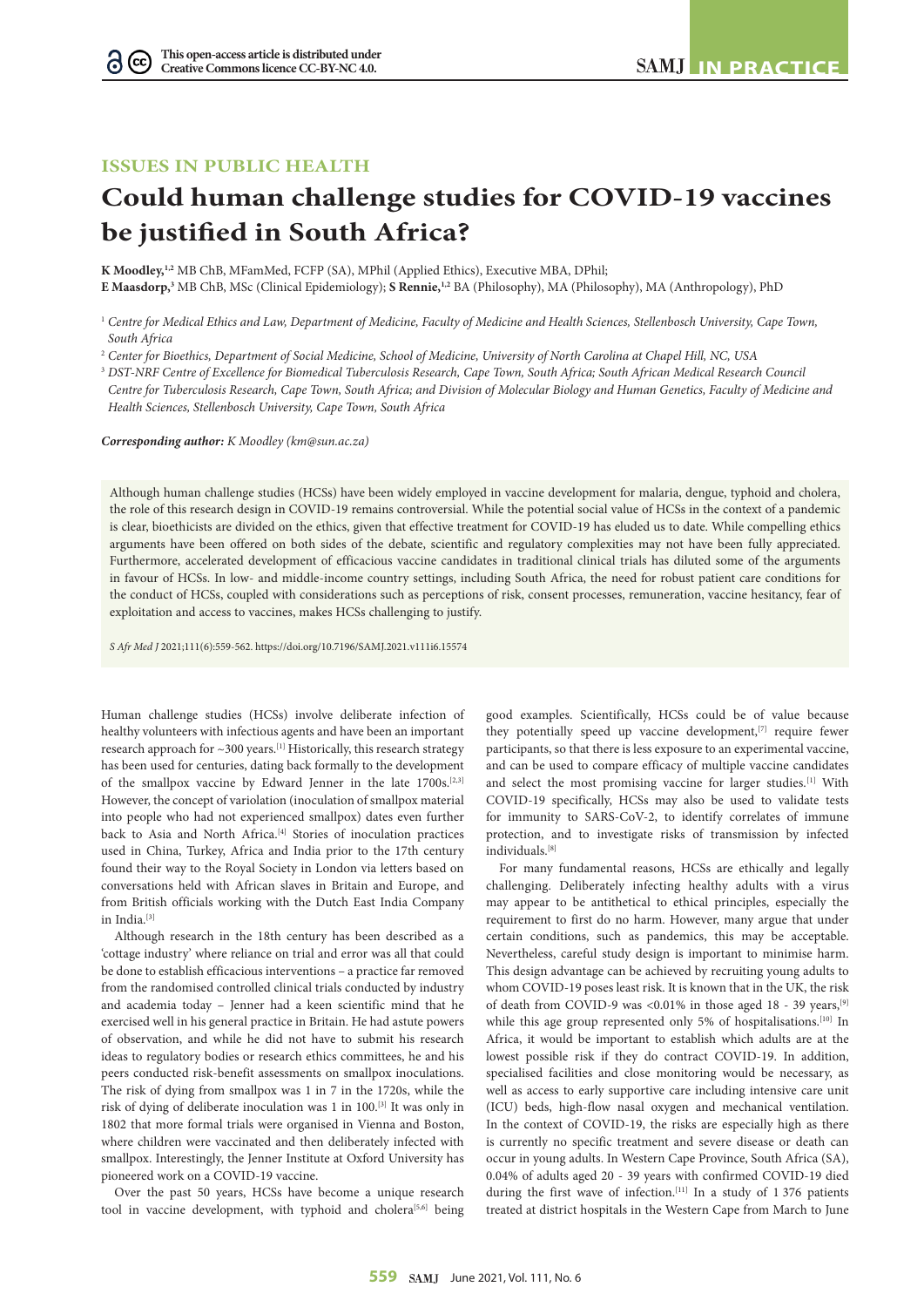2020, the mean age was 46.3 years and 58.5% were female.<sup>[12]</sup> New variants, such as the SARS-CoV-2 variant 501.V2, circulating during the second wave of infections since November 2020, may change the age distribution of cases, and this is currently being investigated.<sup>[13]</sup> Media reports, however, indicated that many younger South Africans had contracted the infection during the second wave.<sup>[14]</sup> Strategies to mitigate risks from an ethical perspective would include supporting valid informed consent, providing compensation for harm and burdens, providing efficacious treatment for infected participants, ensuring a reasonable likelihood of social benefit (access to vaccines), and a reasonable likelihood of faster development of vaccines relative to a conventional trial approach ('acceleration argument').

The World Health Organization (WHO) published guidance on the ethics of HCSs in May 2020 and listed eight criteria that must be met before these studies may be conducted:[15]

- Strong scientific justification must be provided.
- Risks and potential benefits must be assessed.
- Stakeholder engagement is essential.
- Co-ordination among researchers, funders, policymakers and regulators should occur.
- Site selection must ensure the highest clinical, scientific and ethical standards.
- Participant selection must minimise or limit risk, so young adults (18 - 30 years) or healthcare workers are preferable.
- Instead of regular research ethics committee (REC) review, a specialised independent committee comprising scientific and ethics experts, preferably at a national or international level, is advised. WHO collaboration with local or national RECs is advisable.
- Informed consent must be rigorous and include a test of understanding and ongoing discussions as new information emerges that may impact on the consent process.

In addition to these criteria, harm mitigation strategies include supportive care, including ICU access, long-term follow-up, and full compensation for any harms suffered. SA has a long history of clinical trials experience, but expertise in HCSs is limited. Clinical trial sites are established, but not at the standards required for HCSs. Limiting participation to young adults reduces risk but limits generalisability, as has emerged with the local AstraZeneca COVID-19 vaccine trials, where results could only be extrapolated to prevention of mild and moderate disease and not to prevention of severe disease.<sup>[16]</sup> While limiting HCSs to young people is not necessarily ideal, selecting healthcare workers could be problematic as they may be older and have comorbidities, so WHO criterion 6 for participant selection is not ideal. Likewise, criterion 3 requiring stakeholder engagement is important, but has not been optimally implemented during the current Johnson & Johnson vaccine rollout in the form of an implementation trial, causing confusion and conflict among healthcare personnel in the public and private healthcare sectors and inconsistent criteria being applied across trial sites during the phase 1 rollout. The constraints to achieving the site selection criteria and specialised independent ethics committee review in many African countries were not considered.

Finally, in assessing the relevance of the WHO approach to HCSs in SA, it is interesting to note that the WHO working group that developed these criteria had only one representative from Africa, from a Wellcome Trust-funded site in Kenya. The WHO report is therefore limited given minimal representation on the working group from other regions in Africa.

Globally, bioethicists argue both for and against HCS.

### **Arguments for HCSs**

Arthur Caplan<sup>[17]</sup> strongly advocates for HCSs based on the riskbenefit ratio. In his view, the benefits outweigh the risks, especially in the context of a pandemic. If society accepts the risks to healthcare workers exposed to COVID-19, we should accept the risks to healthy adult volunteers who participate with fully informed consent.[17] However, this argument does not adequately account for healthcare workers who also have personal protective equipment to protect them while treating COVID-19 patients. In a similar vein, Nir Eyal<sup>[18]</sup> supports the risk-benefit argument, taking illness and death during a pandemic into account as well as risks related to other interventions in regular healthcare. The net risk is important to consider, i.e. the risk of participating in an HCS 'minus the risk that the same person would face otherwise' in the community. He also argues that HCSs have an advantage because when the rates of infection decrease, traditional phase 3 trials are likely to experience recruitment and enrolment challenges. Finally, Caplan and Eyal both defend the 'acceleration argument', i.e. that vaccine efficacy results could be obtained faster in HCSs compared with traditional clinical trials, and in the context of a deadly pandemic, greater speed will ultimately translate into greater saving of human lives.

#### **Arguments against HCSs**

Ruth Macklin,<sup>[19]</sup> a prominent bioethicist based at the Albert Einstein College of Medicine, disagrees with Caplan, Eyal and the WHO. While she acknowledges the public health imperative to save the most lives at the lowest cost (placing fewest research participants at risk), she argues that if there is no effective treatment available for COVID-19, such research is unjustifiable. She also raises concerns around the validity of informed consent, particularly considering that participants may be subject to the prevention misconception, i.e. believe in advance of the results that the vaccine is effective.<sup>[19]</sup> Kahn *et al.*<sup>[20]</sup> question the validity of the acceleration argument, i.e. whether it is true that HCSs can deliver reliable vaccine testing results significantly faster than designs more closely aligned with the traditional vaccine pathway. While HCSs are often justified in the context of limited spread of a pathogen in the natural environment, widespread exposure to SARS-CoV-2 during the pandemic has facilitated the conduct of traditional clinical trials. In fact, there are currently several vaccine candidates that, after phase 3 studies, have obtained emergency use authorisations and are in the process of being distributed *en masse* in several countries. In addition, various regulatory and logistic challenges would slow down the initiation of HCSs. These include selection of the most appropriate strain of the virus to use, manufacture of the strain in a BSL-3-certified laboratory that is compliant with Good Manufacturing Practice standards, obtaining regulatory approval from the Food and Drug Administration, and conducting dose-escalation studies.<sup>[21]</sup> Anna Durbin[22] estimates that it could take 9 - 12 months to set up an HCS, and a further 6 months to co-ordinate testing across multiple sites.

## **Do the ethics arguments take all scientific concerns into account?**

As a point of departure, ethics debates usually require a thorough interrogation of the science. In considering HCSs, it is important to consider model endpoints – will a disease model or an infection model be adopted? With an infection model, the endpoint is verification of infection, not disease. The malaria HCS is a prototype of this model. In a disease model, the endpoint is a specified clinical illness and is usually used when infection is difficult to measure. Enteric challenge models are an example of such a disease model.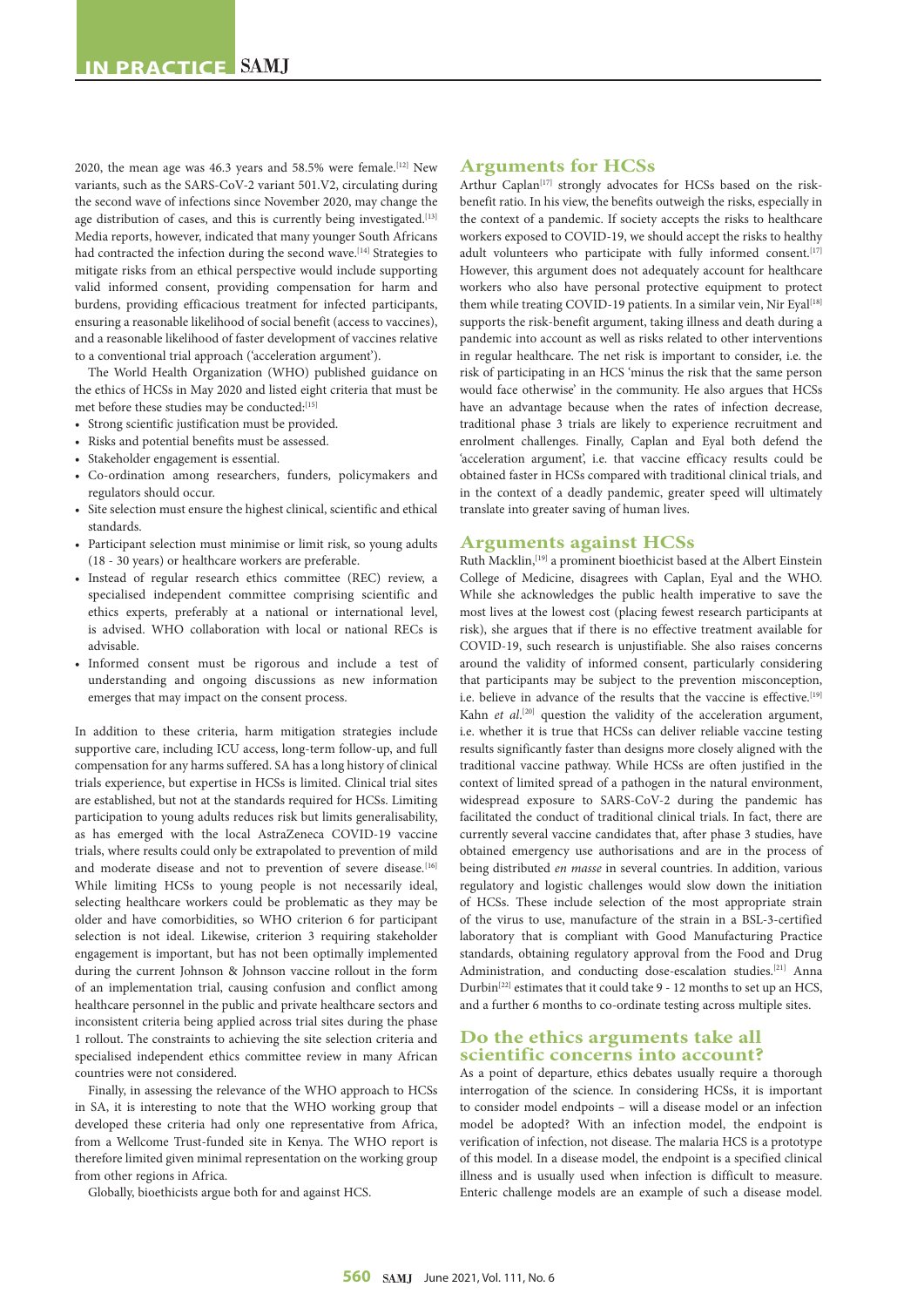Whether a disease or an infection model is chosen depends on the disease under discussion, the purpose of the model, the availability of treatment and the reproducibility of the model.<sup>[22]</sup> For COVID-19, the nasally administered inoculate is intended to produce mild upper respiratory tract illness, and viral shedding will be assessed.<sup>[23]</sup> It is also important that the endpoint chosen will not place the research participant at risk of severe disease. In dengue fever, for example, most infections are asymptomatic or mildly symptomatic. With COVID-19, progression from mild to severe disease is unpredictable even in young adults.

Choosing the appropriate challenge strain is also critical, as either a wild-type human strain or a recombinant strain can be selected. What happens when variants emerge while HCSs are already underway? During the second wave of infection in many countries, including SA, new variants have emerged.<sup>[13]</sup> It is important to know whether the strain will be transmissible to third parties because of viral shedding. The latter risk could be averted by ensuring adequate isolation after inoculation with the challenge strain.

Some ethics conversations overlook important scientific aspects of challenge models for COVID-19. In particular, the test population may not be immunologically representative of the target population if young volunteers are selected to participate in an HCS of a disease that adversely and disproportionately affects older people. It is a big assumption that HCSs will speed up vaccine development, and very problematic that the clinical disease spectrum is so huge. We currently have no idea whether the immune response in mild disease helps us at all with understanding the problematic immune manifestations in severe disease. Traditional clinical trials can set eligibility criteria to study mild and severe disease and enrol participants with a broad age range from young adults to older participants. Young adults are more likely to develop mild disease, while older participants are likely to develop more severe disease. HCSs enrolling young adults may improve our understanding of mild COVID-19 disease, but the ethics of such studies are questionable when the utility of such information for the prevention of severe disease is unclear, and when a small percentage of young adults deliberately infected in such trials may experience severe disease or even death.<sup>[7]</sup>

## **Will HCSs work in SA?**

Most of the ≥40 000 human volunteers in (non-COVID-19-related) HCSs to date have been in high-income countries. While there is an ethical imperative to conduct HCSs in low- and middle-income countries (LMICs), when COVID-19 is rampant, it is important to consider many factors.[24] From an ethical perspective, one of the biggest challenges may be ensuring an authentic consent process that is not compromised by the lure of remuneration in low-income settings. If the risk of harm to third parties is to be mitigated by a prolonged period of isolation (~17 days) after deliberate infection, for example, the remuneration for time, inconvenience and other expenses is likely to be substantial in the context of socioeconomic disadvantage. While compensation for study-related burdens may be defensible in SA, as this is the norm for clinical trials, compensation for study-related risk-taking is more controversial. Some have argued that it is unfair to ask HCS participants to expose themselves to uncompensated risks for the good of society, and that they should be given 'danger pay'.<sup>[25]</sup> From their experiences of malaria challenge studies in Kenya, Njue *et al*. [26] argue that with appropriate information and investment in adequate community engagement to build trust, HCS participants can reason for themselves about how to balance risk and renumeration, using research renumeration to support what they value, such as school fees, debt, investments and training. However, there are ethically significant differences between malaria and COVID-19 HCSs, in particular the fact that there are effective treatments for malaria and that COVID-19 HCSs require special care of participants that may be scarce in fragile health systems during a pandemic. For this reason, proceeding with HCSs in contexts such as SA requires a compelling scientific justification, a safety-enhancing research infrastructure, and participants who grasp the risks they face.

Concerns around justice also exist. Two considerations are important here – the implementation gap and vaccine uptake. The implementation gap – the gap between vaccine licensure and vaccine access – could be prolonged in LMICs.[7] Vaccines are currently being rolled out in the Global North, yet SA anticipates limited vaccine access in the first quarter of 2021. Once access is assured, uptake of the vaccine is important. SA has had a history of reasonable childhood immunisation coverage, reaching ~82% prior to the pandemic.[27] However, a recent Ipsos survey commissioned by the World Economic Forum has demonstrated that only 64% of South Africans would accept a COVID-19 vaccine.[28] While the validity of generalising these findings is unclear, vaccine hesitancy is growing in prominence in Africa.<sup>[29]</sup> Given the history of research-related exploitation in Africa, public trust in science, research and vaccines is waning and adverse outcomes could result in reputational harm to vaccine research and vaccine uptake in general.<sup>[30,31]</sup>

The benefits of HCSs for vaccine development will only be realised if there is a guarantee that there will be adequate uptake of the vaccine once it is available. We cannot justify HCSs by their benefits to society, in the absence of assurance that the LMICs that bear the risk burden will progress to availability of the vaccine for the whole population and will achieve adequate coverage.[7] Highincome countries have bought up or are busy buying up vaccine stocks in advance.<sup>[32]</sup> This delay in vaccine access also undercuts the 'acceleration argument', since what good will it do for LMICs to speed up vaccine development by means of HCSs, if vaccine distribution will not be going at 'warp speed' for them?

## **Conclusions**

Although HCSs were proposed as an accelerated pathway to vaccine development early in the pandemic when the comparison with traditional clinical trial timelines was made, the speed with which recent traditional COVID-19 vaccine research has occurred has resulted in a few efficacious candidate vaccines that have emerged from phase 3 testing. In this context, the arguments that support HCSs based on urgency and speed have become less compelling. Unlike other diseases in which HCSs have been conducted safely, COVID-19 is immunologically complex and unresolved, there is no definitive treatment to date, and severity of disease outcome, including death, has not been consistent across the age spectrum. Enrolling younger participants only limits generalisability, as younger participants may be immunologically distinct from the elderly who are at higher risk. The AstraZeneca COVID-19 vaccine trial in SA is a prime example, where data on younger participants could not be extrapolated to the elderly who carry the risk of more severe disease.<sup>[16]</sup> Deliberate infection of healthy participants with a potentially lethal virus does not augur well in a global context of distrust of science and vaccine hesitancy. The alternative is an accelerated conventional vaccine development pipeline where regulatory bodies are balancing safety and speed. On the assumption that the vaccines being distributed now are beneficial, and since they are becoming available at warp speed, this expedited vaccine development confers the benefits of HCSs with fewer risks and fewer ethics complications. For these